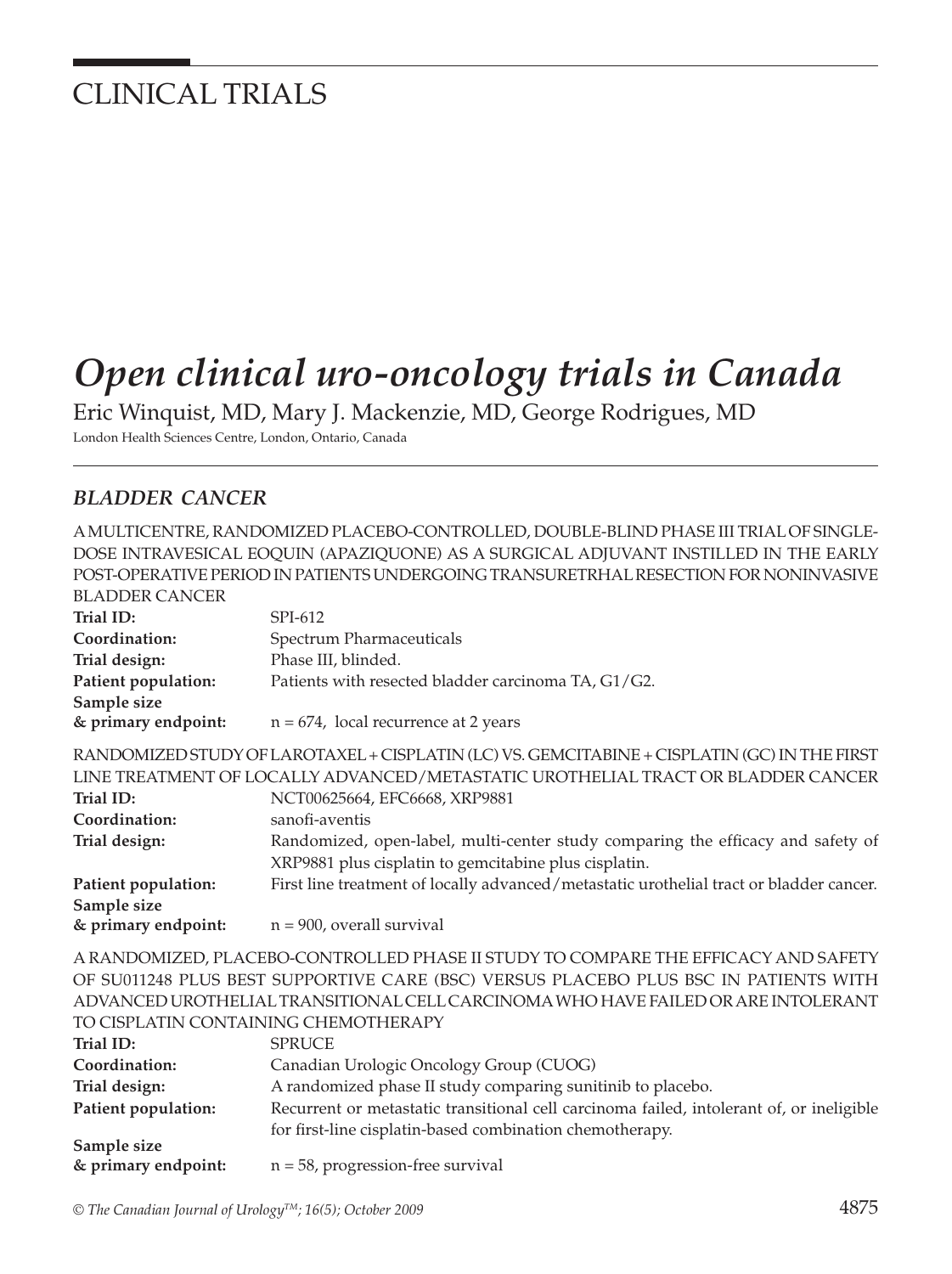|                     | A MULTI-INSTITUTIONAL PHASE II STUDY OF SINGLE AGENT ABI-007 AS SECOND LINE THERAPY IN |
|---------------------|----------------------------------------------------------------------------------------|
|                     | PATIENTS WITH ADVANCED TRANSITIONAL CELL CARCINOMA OF THE UROTHELIUM                   |
| Coordination:       | Canadian Urologic Oncology Group (CUOG)                                                |
| Trial design:       | A phase II study investigating ABI-007 (Abraxane®).                                    |
| Patient population: | Recurrent or metastatic transitional cell carcinoma failed first-line cisplatin-based  |
|                     | combination chemotherapy.                                                              |
| Sample size         |                                                                                        |
| & primary endpoint: | $n = 22$ , objective response rate                                                     |

### *PROSTATE ADENOCARCINOMA*

### *LOCALIZED PROSTATE CANCER*

#### *Low Risk*

|                                                                            | A PHASE III STUDY OF ACTIVE SURVEILLANCE THERAPY AGAINST RADICAL TREATMENT IN PATIENTS                                                                                                                                                                                                                                            |
|----------------------------------------------------------------------------|-----------------------------------------------------------------------------------------------------------------------------------------------------------------------------------------------------------------------------------------------------------------------------------------------------------------------------------|
|                                                                            | DIAGNOSED WITH FAVORABLE RISK PROSTATE CANCER (START)                                                                                                                                                                                                                                                                             |
| Trial ID:                                                                  | NCIC CTG PR11                                                                                                                                                                                                                                                                                                                     |
| Coordination:                                                              | National Cancer Institute of Canada Clinical Trials Group (NCIC CTG)                                                                                                                                                                                                                                                              |
| Trial design:<br>Patient population:                                       | A phase III study comparing radical prostatectomy or radical radiotherapy at the<br>time of initial diagnosis to active surveillance and selective intervention based on<br>pre-specified biochemical, histological or clinical criteria.<br>Suitable candidates for radical prostatectomy or radiotherapy. No previous treatment |
|                                                                            | for prostate cancer for greater than 6 months. Favorable risk as defined by the following:<br>clinical stage T1b, T1c, T2a or T2b, surgical Gleason score <= 6, PSA <= 10.0 ng/ml.                                                                                                                                                |
| Sample size                                                                |                                                                                                                                                                                                                                                                                                                                   |
| & primary endpoint:                                                        | $n = 2130$ , disease specific survival                                                                                                                                                                                                                                                                                            |
| Trial ID:<br>Coordination:<br>Trial design:                                | A PHASE III RANDOMIZED STUDY OF HYPOFRACTIONATED 3D-CRT/IMRT VERSUS CONVENTIONALLY<br>FRACTIONATED 3D-CRT/IMRT IN PATIENTS WITH FAVORABLE-RISK PROSTATE CANCER<br><b>RTOG 0415</b><br>Radiation Therapy Oncology Group (RTOG)<br>A randomized phase III non-inferiority trial assessing hypofractionated radiation of 70 Gy       |
| Patient population:<br>Sample size                                         | in 28 fractions to the prostate versus standard fractionation of 73.8 Gy in 41 fractions.<br>Low-risk localized prostate cancer.                                                                                                                                                                                                  |
| & primary endpoint:                                                        | $n = 1067$ , disease-free survival                                                                                                                                                                                                                                                                                                |
| Intermediate Risk<br>Coordination:<br>Trial design:<br>Patient population: | PROSTATE FRACTIONATED IRRADIATION TRIAL (PROFIT)<br>Ontario Clinical Oncology Group (OCOG)<br>A phase III study assessing the relative efficacy of dose-escalated radiation therapy (78 Gy<br>in 39 fractions) versus a hypofractionated course of radiation (6000 Gy in 20 fractions).<br>Intermediate-risk prostate cancer.     |
| Sample size<br>& primary endpoint:                                         | n = 1204, biochemical (PSA) failure                                                                                                                                                                                                                                                                                               |
|                                                                            |                                                                                                                                                                                                                                                                                                                                   |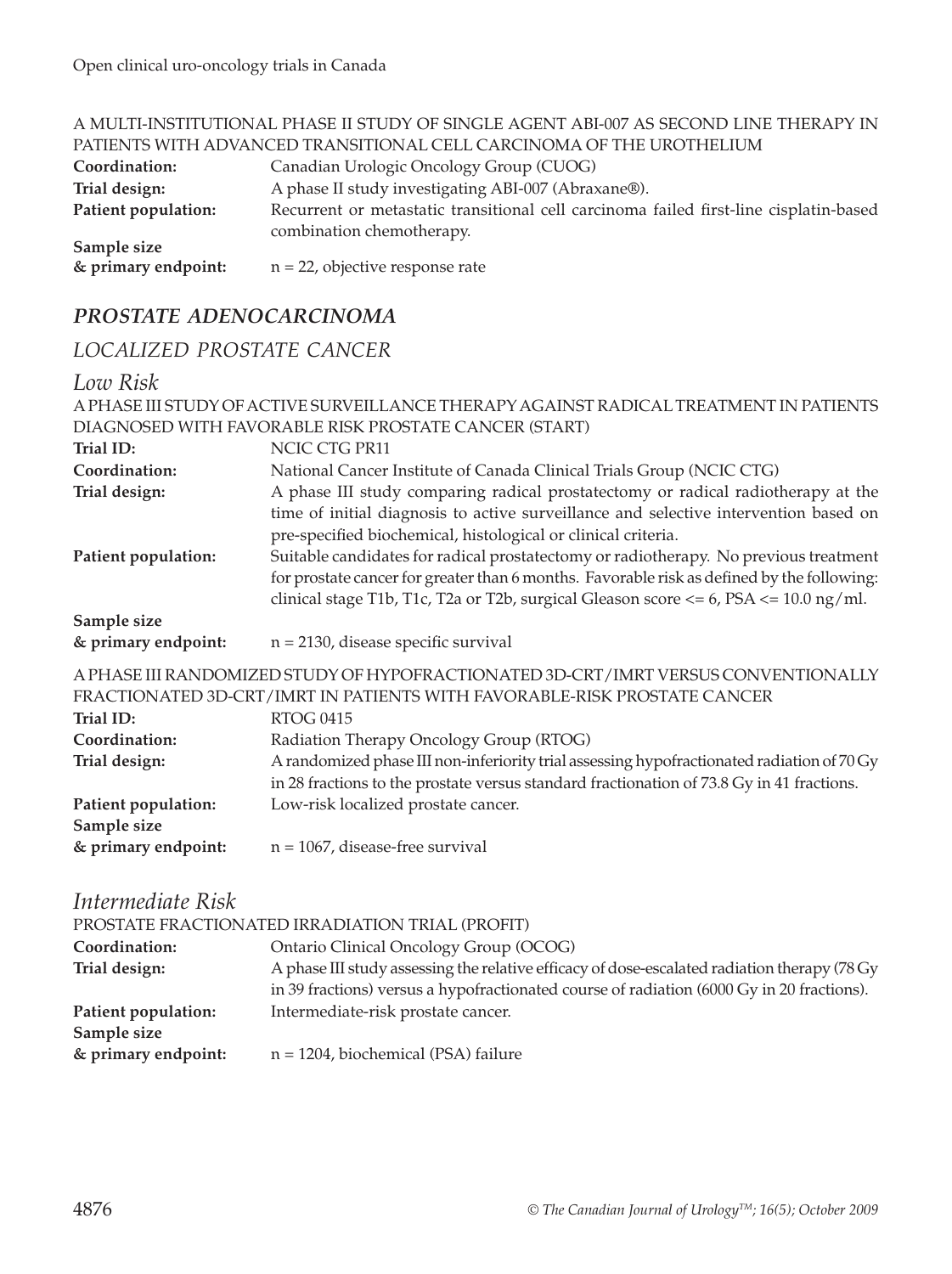*High Risk*

|                     | A PHASE III STUDY OF NEOADJUVANT DOCETAXEL AND ANDROGEN SUPPRESSION PLUS RADIATION                                                                                                                                                                                                                             |
|---------------------|----------------------------------------------------------------------------------------------------------------------------------------------------------------------------------------------------------------------------------------------------------------------------------------------------------------|
|                     | THERAPY VERSUS ANDROGEN SUPPRESSION ALONE PLUS RADIATION THERAPY FOR HIGH-RISK                                                                                                                                                                                                                                 |
|                     | LOCALIZED ADENOCARCINOMA OF THE PROSTATE (DART)                                                                                                                                                                                                                                                                |
| Trial ID:           | NCIC PR12                                                                                                                                                                                                                                                                                                      |
| Coordination:       | NCIC CTG                                                                                                                                                                                                                                                                                                       |
| Trial design:       | A randomized phase III relative efficacy assessment of 3 years of androgen suppression<br>combined with radical external beam radiation therapy (70 Gy-73 Gy) plus or minus<br>neoadjuvant docetaxel chemotherapy (four cycles, 75 mg/m <sup>2</sup> q21 days).                                                |
| Patient population: | High-risk prostate cancer.                                                                                                                                                                                                                                                                                     |
| Sample size         |                                                                                                                                                                                                                                                                                                                |
| & primary endpoint: | $n = 530$ , disease-free survival                                                                                                                                                                                                                                                                              |
|                     | RANDOMIZED PHASE III STUDY OF NEO-ADJUVANT DOCETAXEL AND ANDROGEN DEPRIVATION<br>PRIOR TO RADICAL PROSTATECTOMY VERSUS IMMEDIATE RADICAL PROSTATECTOMY IN PATIENTS<br>WITH HIGH-RISK, CLINICALLY LOCALIZED PROSTATE CANCER                                                                                     |
| Trial ID:           | NCIC PRC3                                                                                                                                                                                                                                                                                                      |
| Coordination:       | Intergroup (Cancer and Leukemia Group B)                                                                                                                                                                                                                                                                       |
| Trial design:       | A phase III comparison of neoadjuvant chemohormonal therapy with goserelin or<br>leuprolide for 18-24 weeks with docetaxel IV every 3 weeks for up to six courses<br>followed by radical prostatectomy with staging pelvic lymphadenectomy versus<br>radical prostatectomy with staging lymphadenectomy alone. |
| Patient population: | High-risk prostate cancer.                                                                                                                                                                                                                                                                                     |

| Coordination:<br>Trial design: | Intergroup (Cancer and Leukemia Group B)<br>A phase III comparison of neoadjuvant chemohormonal therapy with goserelin<br>leuprolide for 18-24 weeks with docetaxel IV every 3 weeks for up to six cours<br>followed by radical prostatectomy with staging pelvic lymphadenectomy verse<br>radical prostatectomy with staging lymphadenectomy alone. |
|--------------------------------|------------------------------------------------------------------------------------------------------------------------------------------------------------------------------------------------------------------------------------------------------------------------------------------------------------------------------------------------------|
| Patient population:            | High-risk prostate cancer.                                                                                                                                                                                                                                                                                                                           |
| Sample size                    |                                                                                                                                                                                                                                                                                                                                                      |
| & primary endpoint:            | $n = 750$ , 3 year biochemical progression-free survival                                                                                                                                                                                                                                                                                             |

#### *POST-RADICAL PROSTATECTOMY*

| RADICALS: RADIOTHERAPY AND ANDROGEN DEPRIVATION IN COMBINATION AFTER LOCAL SURGERY |                                                                                    |
|------------------------------------------------------------------------------------|------------------------------------------------------------------------------------|
| Trial ID:                                                                          | NCIC PR13                                                                          |
| Coordination:                                                                      | Intergroup (MRC)                                                                   |
| Trial design:                                                                      | Phase III clinical trial with randomizations both for radiotherapy timing, and for |
|                                                                                    | hormone treatment duration.                                                        |
| Patient population:                                                                | Men who have undergone radical prostatectomy for prostatic adenocarcinoma within   |
|                                                                                    | 3 months, post-operative serum PSA less than 0.4 ng/ml. Uncertainty in the opinion |
|                                                                                    | of the physician and patient regarding the need for immediate post-operative RT.   |
| Sample size                                                                        |                                                                                    |
| & primary endpoint:                                                                | $n = 5100$ , disease free survival                                                 |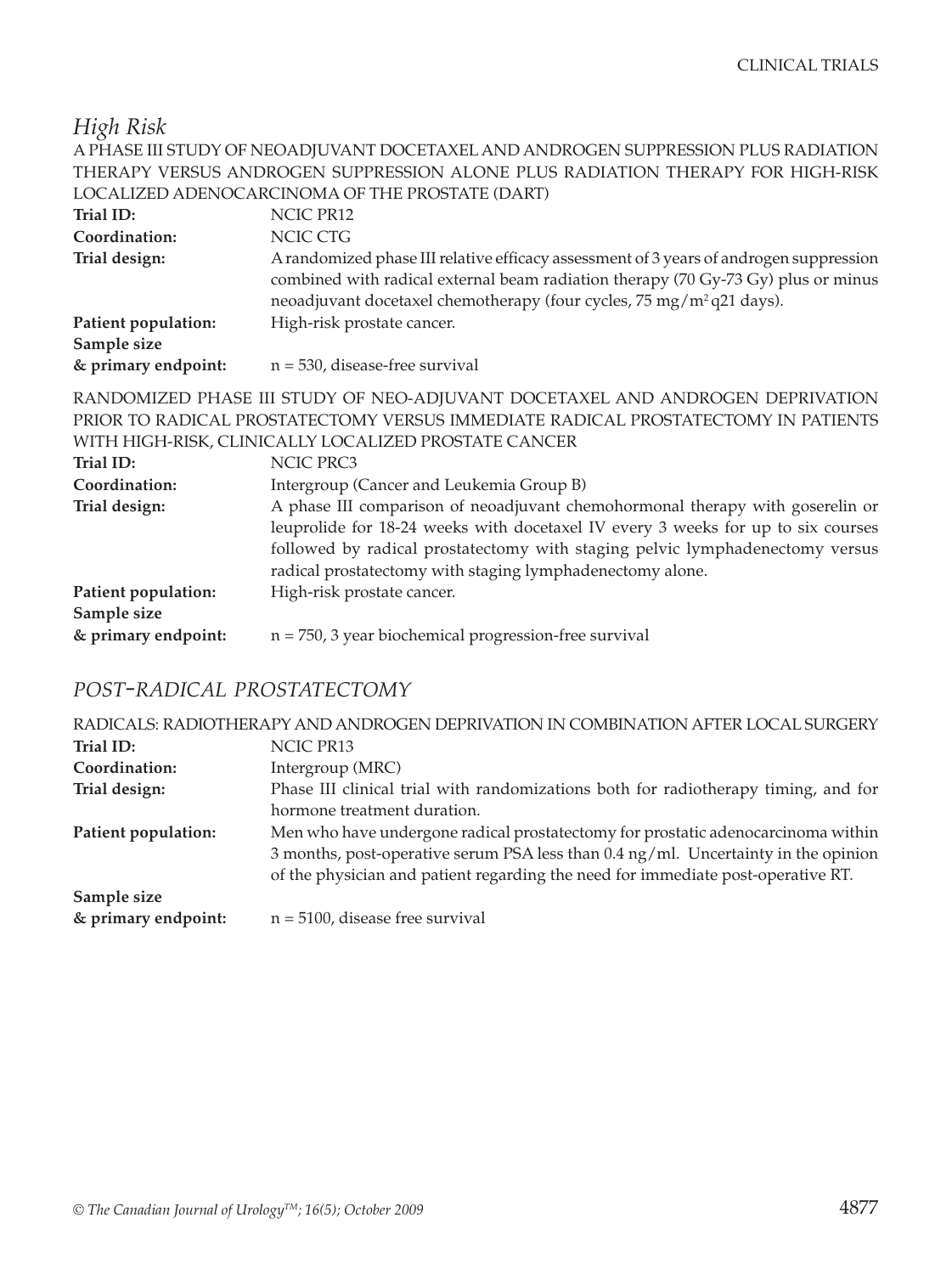#### *BIOCHEMICALLY RELAPSED PROSTATE CANCER*

|                                                                                                                                                                                                                                                                                                                                                                                                                                                                                                  | A MULTICENTER CLINICAL STUDY OF THE SONABLATE® 500 (SB-500) FOR THE TREATMENT OF LOCALLY                                                                                                             |
|--------------------------------------------------------------------------------------------------------------------------------------------------------------------------------------------------------------------------------------------------------------------------------------------------------------------------------------------------------------------------------------------------------------------------------------------------------------------------------------------------|------------------------------------------------------------------------------------------------------------------------------------------------------------------------------------------------------|
| RECURRENT PROSTATE CANCER WITH HIFU                                                                                                                                                                                                                                                                                                                                                                                                                                                              |                                                                                                                                                                                                      |
| Trial ID:                                                                                                                                                                                                                                                                                                                                                                                                                                                                                        | <b>FSI-003</b>                                                                                                                                                                                       |
| Coordination:                                                                                                                                                                                                                                                                                                                                                                                                                                                                                    | Focus Surgery Inc.                                                                                                                                                                                   |
| Trial design:                                                                                                                                                                                                                                                                                                                                                                                                                                                                                    | Single arm phase II.                                                                                                                                                                                 |
| Patient population:                                                                                                                                                                                                                                                                                                                                                                                                                                                                              | Men with locally recurrent prostate cancer following external beam irradiation.                                                                                                                      |
| Sample size<br>& primary endpoint:                                                                                                                                                                                                                                                                                                                                                                                                                                                               | $n = 202$ , absence of biochemical failure and negative prostate biopsy rate at 12 months                                                                                                            |
| Trial ID:                                                                                                                                                                                                                                                                                                                                                                                                                                                                                        | A RANDOMIZED COMPARISON OF IMMEDIATE VERSUS DEFERRED ANDROGEN DEPRIVATION THERAPY<br>USING GOSERELIN FOR RECURRENT PROSTATE CANCER AFTER RADICAL RADIOTHERAPY<br><b>ELAAT</b>                        |
| Coordination:                                                                                                                                                                                                                                                                                                                                                                                                                                                                                    | <b>OCOG</b>                                                                                                                                                                                          |
| Trial design:                                                                                                                                                                                                                                                                                                                                                                                                                                                                                    | A phase III trial comparing immediate to deferred androgen deprivation therapy.                                                                                                                      |
| Patient population:                                                                                                                                                                                                                                                                                                                                                                                                                                                                              | Patients who have undergone prior radical radiation for prostate cancer and are now<br>experiencing a biochemical recurrence.                                                                        |
| Sample size                                                                                                                                                                                                                                                                                                                                                                                                                                                                                      |                                                                                                                                                                                                      |
| & primary endpoint:                                                                                                                                                                                                                                                                                                                                                                                                                                                                              | $n = 1100$ , time to androgen independent disease                                                                                                                                                    |
| Trial ID:<br>Coordination:                                                                                                                                                                                                                                                                                                                                                                                                                                                                       | MULTICENTRE, DOUBLE-BLIND STUDY COMPARING 0.5 MG DUTASTERIDE VS PLACEBO DAILY IN MEN<br>RECEIVING INTERMITTENT ANDROGEN ABLATION THERAPY FOR PROSTATE CANCER<br><b>AVIAS/DUT 104923</b><br>CURC/CUOG |
| Trial design:                                                                                                                                                                                                                                                                                                                                                                                                                                                                                    | Randomized double-blind placebo-controlled phase II.                                                                                                                                                 |
| Patient population:                                                                                                                                                                                                                                                                                                                                                                                                                                                                              | Men with rising PSA after treatment for localized prostate cancer.                                                                                                                                   |
| Sample size                                                                                                                                                                                                                                                                                                                                                                                                                                                                                      |                                                                                                                                                                                                      |
| & primary endpoint:                                                                                                                                                                                                                                                                                                                                                                                                                                                                              | $n = 125$ , time to $PSA > 5$ ng/l in the off treatment interval during intermittent androgen<br>ablation therapy.                                                                                   |
| A RANDOMIZED, DOUBLE-BLIND, MULTICENTRE PHASE II CONTROLLED TRIAL ASSESSING ZACTIMA<br>(VANDETANIB) AGAINST PLACEBO IN PROLONGING THE OFF-TREATMENT INTERVAL IN PROSTATE<br>CANCER SUBJECTS UNDERGOING INTERMITTENT ANDROGEN DEPRIVATION HORMONAL THERAPY<br>Trial ID:<br>ZENITH/D4200L00010<br>CURC/CUOG<br>Coordination:<br>Trial design:<br>Randomized double-blind placebo-controlled phase II.<br>Men with rising PSA after treatment for localized prostate cancer.<br>Patient population: |                                                                                                                                                                                                      |
| Sample size                                                                                                                                                                                                                                                                                                                                                                                                                                                                                      |                                                                                                                                                                                                      |
| & primary endpoint:                                                                                                                                                                                                                                                                                                                                                                                                                                                                              | $n = 100$ , PSA > 5 ng/l by 52 weeks in the off treatment interval during intermittent<br>androgen ablation therapy.                                                                                 |
| Trial ID:                                                                                                                                                                                                                                                                                                                                                                                                                                                                                        | PHASE II TRIAL OF MAXIMUM ANDROGEN BLOCKADE (MAB) DOSE ESCALATION FROM 50 MG TO<br>150 MG BICALUTAMIDE (CASODEX) FOR BIOCHEMICAL FAILURE IN PROSTATE CANCER PATIENTS.<br>CHICS/D6876L00008           |
| Coordination:                                                                                                                                                                                                                                                                                                                                                                                                                                                                                    | CURC/CUOG                                                                                                                                                                                            |
| Trial design:                                                                                                                                                                                                                                                                                                                                                                                                                                                                                    | Randomized double-blind placebo-controlled phase II.                                                                                                                                                 |
| Patient population:                                                                                                                                                                                                                                                                                                                                                                                                                                                                              | Men with rising PSA despite MAB treatment with bicalutamide 50 mg daily.                                                                                                                             |
| Sample size                                                                                                                                                                                                                                                                                                                                                                                                                                                                                      |                                                                                                                                                                                                      |
| & primary endpoint:                                                                                                                                                                                                                                                                                                                                                                                                                                                                              | $n = 100$ , 50% reduction in PSA from baseline.                                                                                                                                                      |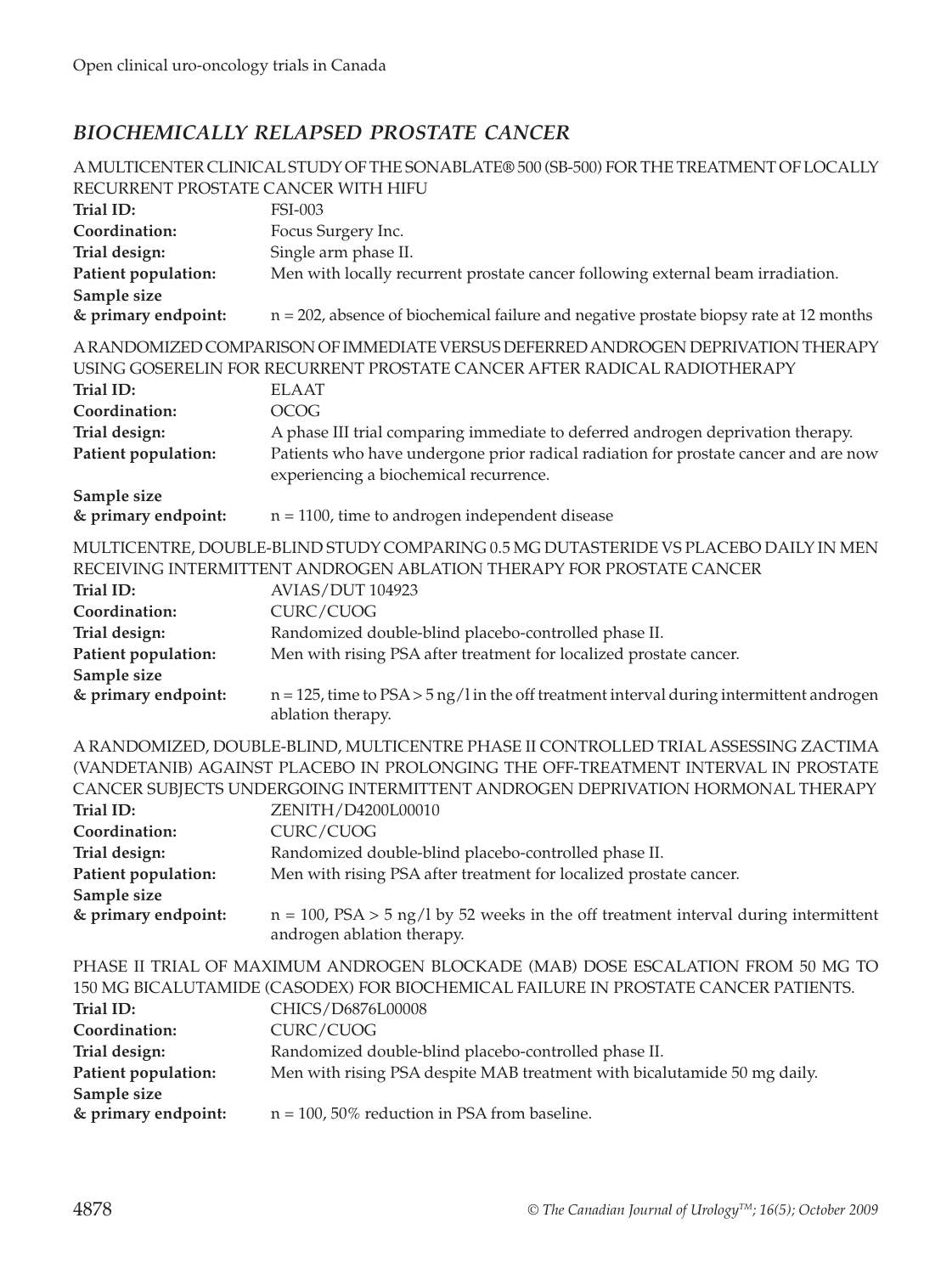#### A PHASE II TRIAL OF SHORT-TERM ANDROGEN DEPRIVATION WITH PELVIC LYMPH NODE OR PROSTATE BED ONLY RADIOTHERAPY (SPPORT) IN PROSTATE CANCER PATIENTS WITH A RISING PSA AFTER RADICAL PROSTATECTOMY

| KADICAL PROSTATECTOMY                                                         |                                                                                             |
|-------------------------------------------------------------------------------|---------------------------------------------------------------------------------------------|
| Trial ID:                                                                     | <b>RTOG 0534</b>                                                                            |
| Coordination:                                                                 | <b>RTOG</b>                                                                                 |
| Trial design:                                                                 | Phase II comparing radiotherapy alone to radiotherapy with short-term androgen deprivation. |
| Patient population:                                                           | Males who have undergone radical prostatectomy, followed by PSA rise to $> 0.2$ ng/ml.      |
| Sample size                                                                   |                                                                                             |
| & primary endpoint:                                                           | $n = 1764$ , 5-year freedom from progression                                                |
| A STUDY OF ANDROGEN DEPRIVATION WITH LEUPROLIDE, +/- DOCETAXEL FOR CLINICALLY |                                                                                             |
|                                                                               | ASYMPTOMATIC PROSTATE CANCER SUBJECTS WITH A RISING PSA                                     |
| Trial ID:                                                                     | XRP6976J/3503                                                                               |
| Coordination:                                                                 | sanofi-aventis                                                                              |
| Trial design:                                                                 | Aphase III comparison of androgen deprivation with or without docetaxel in men with rising  |
|                                                                               | PSA followed by radical prostatectomy.                                                      |
| Patient population:                                                           | No metastases and PSA doubling time $\leq$ 9 months                                         |
| Sample size                                                                   |                                                                                             |
| & primary endpoint:                                                           | $n = 412$ , progression-free survival                                                       |
|                                                                               |                                                                                             |

#### *METASTATIC PROSTATE CANCER*

A RANDOMIZED, DOUBLE-BLIND, PLACEBO-CONTROLLED PHASE III STUDY OF EARLY VERSUS STANDARD ZOLEDRONIC ACID TO PREVENT SKELETAL RELATED EVENTS IN MEN WITH PROSTATE CANCER METASTATIC TO BONE

| Trial ID:           | NCIC PRC2                                                                                                                                                                      |
|---------------------|--------------------------------------------------------------------------------------------------------------------------------------------------------------------------------|
| Coordination:       | Intergroup (Cancer and Leukemia Group B)                                                                                                                                       |
| Trial design:       | A phase III study comparing treatment with zoledronic acid at the time of initiation of<br>androgen deprivation therapy for metastatic prostate cancer to treatment at time of |
|                     | progression to hormone-refractory disease.                                                                                                                                     |
| Patient population: | Metastatic prostate cancer with at least one bone metastasis by radiographic imaging<br>receiving androgen deprivation therapy.                                                |
| Sample size         |                                                                                                                                                                                |
| & primary endpoint: | $n = 680$ , time to first skeletal related event                                                                                                                               |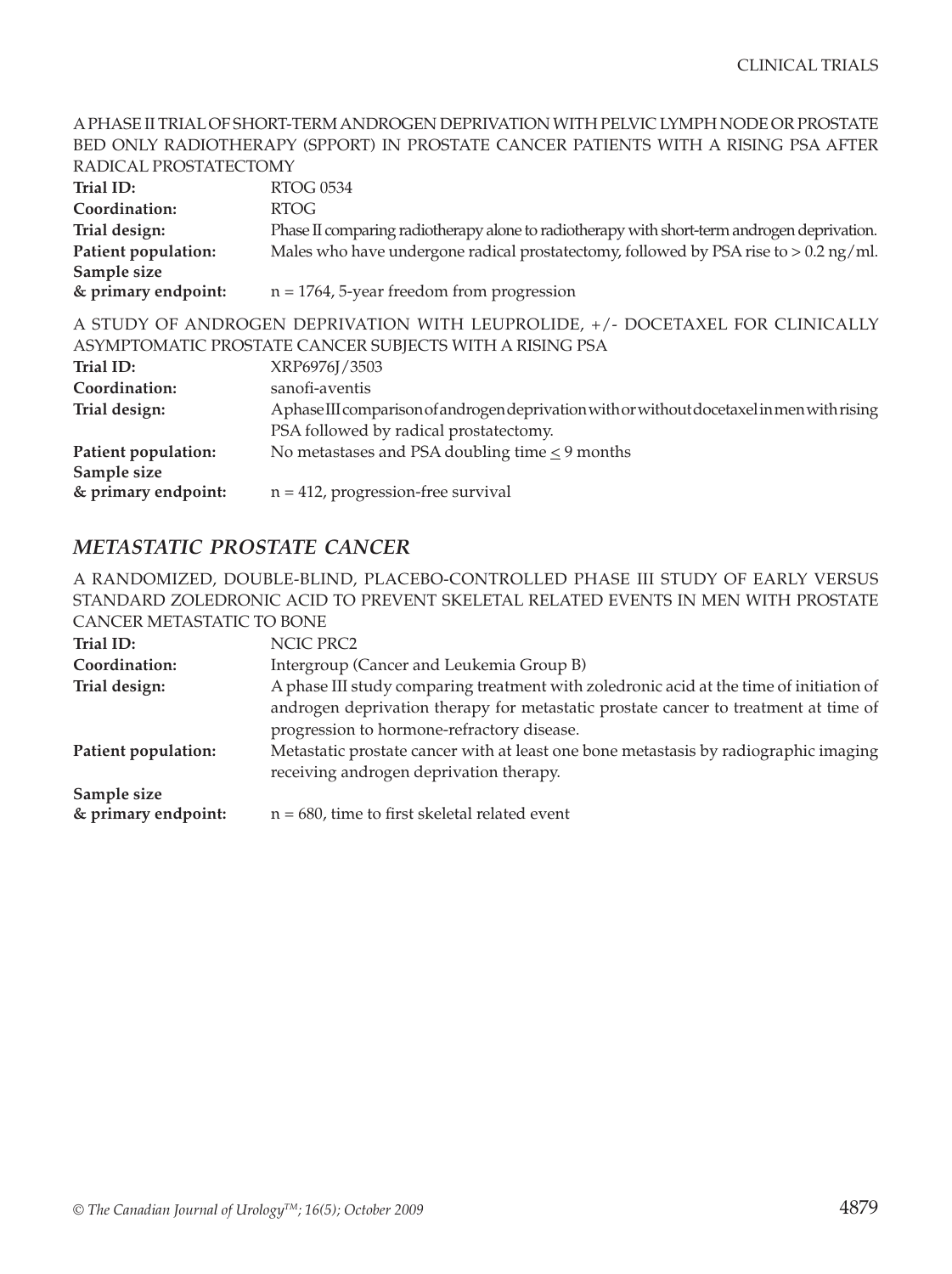#### *CASTRATE RESISTANT PROSTATE CANCER*

|                                                                                     | A PHASE III TRIAL OF ZD4054 (ENDOTHELIN A ANTAGONIST) IN NON-METASTATIC HORMONE                                                                                                                                                                                                                                                                                          |
|-------------------------------------------------------------------------------------|--------------------------------------------------------------------------------------------------------------------------------------------------------------------------------------------------------------------------------------------------------------------------------------------------------------------------------------------------------------------------|
| RESISTANT PROSTATE CANCER                                                           |                                                                                                                                                                                                                                                                                                                                                                          |
| Trial ID:                                                                           | ENTHUSE M0/D4320C00015                                                                                                                                                                                                                                                                                                                                                   |
| Coordination:                                                                       | AstraZeneca                                                                                                                                                                                                                                                                                                                                                              |
| Trial design:                                                                       | Placebo controlled phase III randomized                                                                                                                                                                                                                                                                                                                                  |
| Patient population:                                                                 | HRPC with rising PSA after surgical or medical castration but no evidence of                                                                                                                                                                                                                                                                                             |
|                                                                                     | metastases.                                                                                                                                                                                                                                                                                                                                                              |
| Sample size                                                                         |                                                                                                                                                                                                                                                                                                                                                                          |
| & primary endpoint:                                                                 | 1,500, progression-free survival                                                                                                                                                                                                                                                                                                                                         |
| CASTRATION RESISTANT PROSTATE CANCER<br>Trial ID:<br>Coordination:<br>Trial design: | A PHASE III, RANDOMIZED, DOUBLE-BLIND, PLACEBO-CONTROLLED STUDY OF ABIRATERONE ACETATE<br>(CB7630) PLUS PREDNISONE IN ASYMPTOMATIC OR MILDLY SYMPTOMATIC PATIENTS WITH METASTATIC<br>COU-AA-302<br>Cougar Biotechnology, Inc.<br>Randomized double-blind placebo-controlled phase III                                                                                    |
| Patient population:                                                                 | Men with minimally symptomatic metastatic castration resistant prostate cancer and<br>no prior cytotoxic chemotherapy.                                                                                                                                                                                                                                                   |
| Sample size                                                                         |                                                                                                                                                                                                                                                                                                                                                                          |
| & primary endpoint:                                                                 | $n = 1000$ , overall survival and progression-free survival                                                                                                                                                                                                                                                                                                              |
| Trial ID:<br>Coordination:<br>Trial design:                                         | A PHASE III, RANDOMIZED, DOUBLE-BLIND, PLACEBO-CONTROLLED STUDY TO ASSESS THE EFFICACY<br>AND SAFETY OF 10 MG ZD4054 IN COMBINATION WITH DOCETAXEL IN COMPARISON WITH DOCETAXEL<br>IN PATIENTS WITH METASTATIC HORMONE-RESISTANT PROSTATE CANCER<br>ENTHUSE M1C/D4320C00033<br>AstraZeneca<br>Placebo controlled phase III trial                                         |
| Patient population:                                                                 | Metastatic HRPC                                                                                                                                                                                                                                                                                                                                                          |
| Sample size                                                                         |                                                                                                                                                                                                                                                                                                                                                                          |
| & primary endpoint:                                                                 | $n = 1044$ , overall survival                                                                                                                                                                                                                                                                                                                                            |
| Trial ID:<br>Coordination:<br>Trial design:                                         | A MULTICENTRE, RANDOMIZED, DOUBLE-BLIND STUDY COMPARING THE EFFICACY AND SAFETY OF<br>AFLIBERCEPT VERSUS PLACEBO EVERY 3 WEEKS IN PATIENTS TREATED WITH DOCETAXEL/PREDNISONE<br>FOR METASTATIC ANDROGEN INDEPENDENT PROSTATE CANCER<br>VENICE/EFC6546<br>sanofi-aventis<br>A phase III study comparing the addition of aflibercept to standard docetaxel/<br>prednisone. |
| Patient population:                                                                 | Metastatic hormone-refractory prostate cancer and no prior palliative chemotherapy.                                                                                                                                                                                                                                                                                      |
| Sample size                                                                         |                                                                                                                                                                                                                                                                                                                                                                          |
| & primary endpoint:                                                                 | $n = 1200$ , overall survival                                                                                                                                                                                                                                                                                                                                            |
| CANCER AFTER FIRST LINE CHEMOTHERAPY<br>Trial ID:<br>Coordination:                  | A PHASE II STUDY OF SU011248 FOR MAINTENACE THERAPY IN HORMONE REFRACTORY PROSTATE<br>SMART/TBCC-0707001<br><b>Tom Baker Cancer Centre</b>                                                                                                                                                                                                                               |
| Trial design:                                                                       | Phase II.                                                                                                                                                                                                                                                                                                                                                                |
| Patient population:                                                                 | Patients with HRPC in remission after docetaxel.                                                                                                                                                                                                                                                                                                                         |
| Sample size<br>& primary endpoint:                                                  | $n = 30$ , progression-free survival                                                                                                                                                                                                                                                                                                                                     |